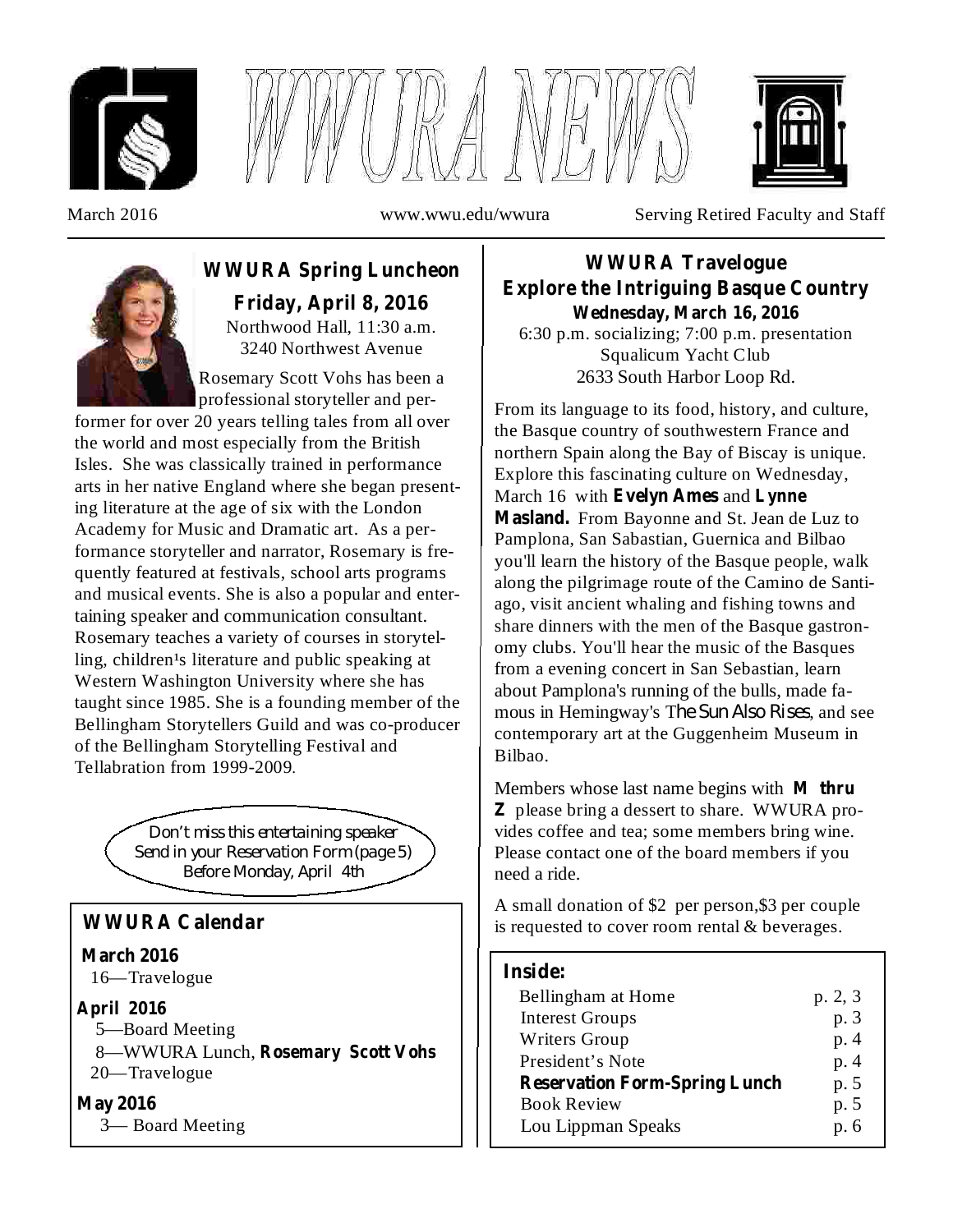# **Bellingham At Home: Your Home May be Your Best Retirement Housing Option**

Home is where the heart is, but staying in your own home can get difficult over time. Bellingham residents will soon be able to get help coping with the demands of living independently. Bellingham At Home is a membership-driven and volunteer-powered virtual village, marshalling area resources to help older adults meet the challenges of staying in their homes. "We think aging is ultimately a team sport," say the organizers of Bellingham At Home. "We're here to help." At this year's *Housing Options as We Age* event at the Bellingham Senior Activity Center, volunteers with this new community-based effort explained how the local village seeks to empower older adults to stay active and engaged while enjoying the comfort and safety of living in their own homes and neighborhoods.

Bellingham At Home is modeled on the many successful grass-roots virtual villages across America that coordinate access to affordable services and volunteer-provided support such as transportation, health and wellness support, home maintenance, social and educational activities, as well as a broad range of day-today tasks. They also offer a directory of vetted, discounted service providers. There are more than 190 villages in operation across North America, with almost as many more in development, according to the national Village to Village Network (http://vtvnetwork.org). Bellingham At Home is a member of the national group and is taking advantage of the experience of other villages to develop our local organization. Members of the leadership council were inspired at the national gathering of village representatives in Seattle in October, but we were reminded, "When you've seen one village, you've seen *one* village" -- every village is based on the needs and resources of its own community.

Our village is tailored to fit the needs of *our* community. Bellingham At Home's leaders, all volunteers, have been laying the groundwork for the organization over the past year. Task forces of volunteers are fine-tuning our understanding of community needs and defining the initial services and programs to be offered. This is a work in progress, and will respond to input from members, volunteers and the community at large. In a nutshell, Bellingham At Home provides its members

A single number to call for a helping hand

A chance to talk with someone who cares about you as a member

Referrals to vetted service providers with preferred terms and rates for our members

Access to service volunteers for helping hand chores and transportation

Participation in social events

A chance to volunteer for others, too! An important goal of Bellingham At Home is to form a communitywithin-a-community of friendships and mutual support.

**Bellingham At Home is scheduled for launch in June 2016.** Membership is open to anyone 50 years and **Services launch, regular membership prices will be in effect. To learn more about the details of the Member Benefits and Fees** interested persons are invited to attend one of our upcoming presentations: at older who resides in Bellingham or an adjoining neighborhood. Several levels of membership are available, starting at \$350 per year, and all include Bellingham Senior Center Membership. Charter Membership applications will be accessible April  $1 -$  June 1 on our website (bellinghamathome.org). These provide an opportunity to lock in the annual fee for the first 3 years. After June 1, when Bellingham At Home the Bellingham Senior Activity Center (315 Halleck Street), April 27 at 10:45am, or May 25 at 1pm; or at the Center for Spiritual Living (2224 Yew Street Road), May 4 at 6pm.

Bellingham will be the focus of village operations initially, but other Whatcom County communities will be able to take advantage of administrative and technical resources to form their own village organizations. Bellingham At Home is a program of the Whatcom Council on Aging, and shares resources with this nonprofit organization. Funding for development and operation depends heavily on individual contributions and grants.  $\qquad \qquad -2$ -*(cont'd on page 3)*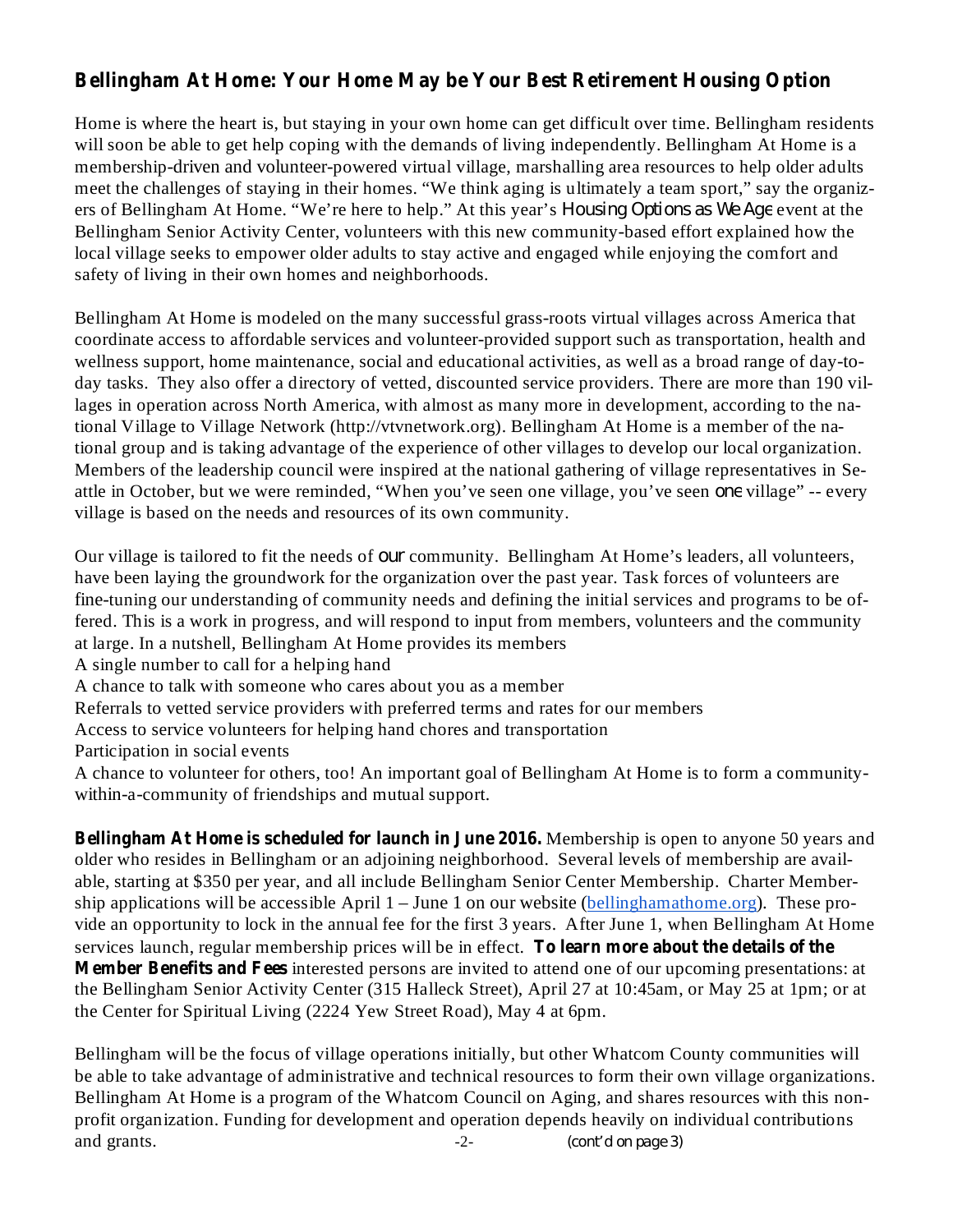## , **Bellingham at Home** *cont'd*

Anyone interested in help-**Community involvement is needed!** ing develop our village by serving on a task force, receiving more information about membership, delivering discounted professional services, volunteering to provide support services to members, joining the mailing list to be informed of future events and opportunities, or making a financial contribution is invited to contact us at info@BellinghamAtHome.org.



## **March Interest Groups**

If you are interested in one of the groups please call or email the contact person.

BOOK GROUP--Donna Moore, 360-733-5769 <dfmoore12@gmail.com> We will meet at 2:30 Tuesday, March 15th at the home of Barbara Davidson, 806 17th St.,phone 734- 8782.

March's book is A *Spool of Blue Thread* by Anne Tyler April's book is A Tale of Two Cities by Charles Dickens

BRIDGE GROUP--Nicholas Bullat, 360-770-7270 <gnb.maestro@q.com> The Bridge Group will meet at 1:30 pm, Tuesday, March 22nd. Place to be announced.

INFORMAL DINING -- Janet Berg, 360-733-4654,  $\langle$  and  $\langle$  hotmail.com >

OPERA GROUP--Evelyn Ames, 360-734-3184, <evelyn.ames@wwu.edu> Web site for The MET HD: https://www.metopera.org/Season/InCinemas/. and for the Skagit Opera: http://skagitopera.org/performances/

Locations for MET HD: Barkley Film Center and Lincoln Theater in Mt. Vernon. Skagit Opera is at McIntyre Hall in Mt. Vernon. At various times the Pickford Film Center offers opera, ballet, and theater productions from Europe venues. Schedule for Met HD April 16, Roberto Devereux by Gatano Donizetti. Encore April 20 April 30, *Elektra* by Richard Strauss. Encore May 4.

SKIING - Charlie Way, 360-734-0649 <cbway@aol.com> Mt. Baker is open! Call Charlie if you are interested.

WRITER'S GROUP - Evelyn Wright, 676-0227, <ewright410@comcast.net> Meets twice a month. The groups are kept small so there is time for reading and critiquing each other's work.

We are thinking about adding a play reading interest group. If this sounds like fun to you, Call or email Barb Evans, 650-9724 or <br/>barbandhoward@comcast.net>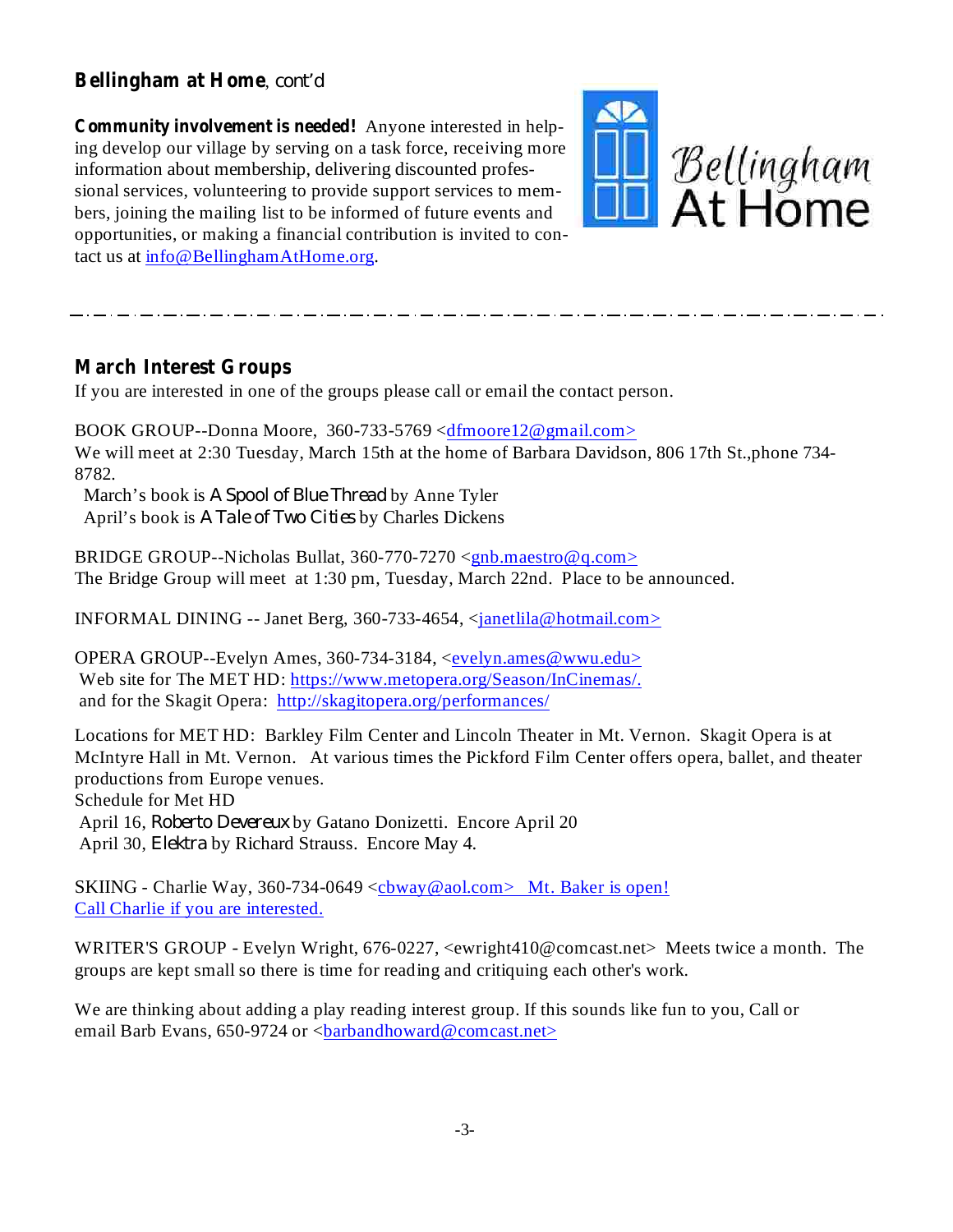## **Writers Group**

#### **On an Airplane with a Buddhist Monk** by Lynne Masland

It was a dark winter night on a a United flight from New York to Seattle. My seat mate was a young Buddhist monk dressed in saffron robes. He sat quietly, hands folded, while I read my book and wished the long flight was over.

Somewhere west of Chicago, we hit turbulence. The plane began to pitch, bucking, creaking up and down. The seat belt sign flashed on; from the flight deck came warnings we'd encountered severe weather that would last for some time. The plane slowed, the thumps became swoops, long and nauseating.

I was nervous. Below were the valleys and mountains of eastern Wyoming. Sleet pelted the windows. I shifted in my seat, clutched the arm rests. My daughters were teenagers, home waiting for me. I hoped I'd make it.

The monk opened his eyes and smiled at me. "When you're frightened or worried," he said softly, "close your eyes and picture something beautiful -- a flower. Keep seeing the flower, its beauty. It will calm your mind."

I closed my eyes. Into my mind came the vision of a chrysanthemum, the kind in Japanese paintings with long curved petals. This one was red and bronze. I focused on this flower, examining, contemplating, oblivious to everything but that flower.

The plane stopped bucking.. The pilot announced they'd climbed higher, found calmer air. He expected a smooth flight into SeaTac.

I've never forgotten that long-ago flight and the monk. Sometimes my flower is yellow, sometimes white. Usually a chrysanthemum in a dark vase decorated with gold. Occasionally, it will be a rose -- pink, red, yellow, orange. My mind brings me the flower. Sometimes I use the flower to go back to sleep at night. Sometimes to calm my mind during the day.

Always the flower brings me peace.

## **President Ron Ward's Note for March**

March 1<sup>st</sup> certainly came in like a lion, with fierce winds, torrential rain, and threatening skies. But things are sure to look up with daylight savings time, St. Patrick's Day, the spring equinox, and Passover/Easter just ahead.

In this issue we highlight two interesting events: our Wednesday March 16 Travelogue about the Basque region of Spain with Evelyn Ames and Lynne Masland presenting at the Squalicum Yacht Club, and our Friday April 8<sup>th</sup> Spring Luncheon with British storyteller Rosemary Scott Vohs at Northwood Hall. Be sure to find the Reservation Form and mail it in along with your check by the deadline.

We enjoyed Richard Mollette's February talk on colleges in Colonial America and thank him for speaking. We continue to accept donations to our Scholarship Fund for Western students (send a check made out to WWURA and designated for scholarships to Barbara Evans/ 715 N. Garden St. #502/ Bellingham, WA 98225); and we also seek volunteers to fill some positions in WWURA for the rest of this year. If you'd like to serve on a committee, become our Historian, or throw your hat into the ring for President-Elect, contact me at ron.ward740@gmail.com or by phone at (425) 299-4924.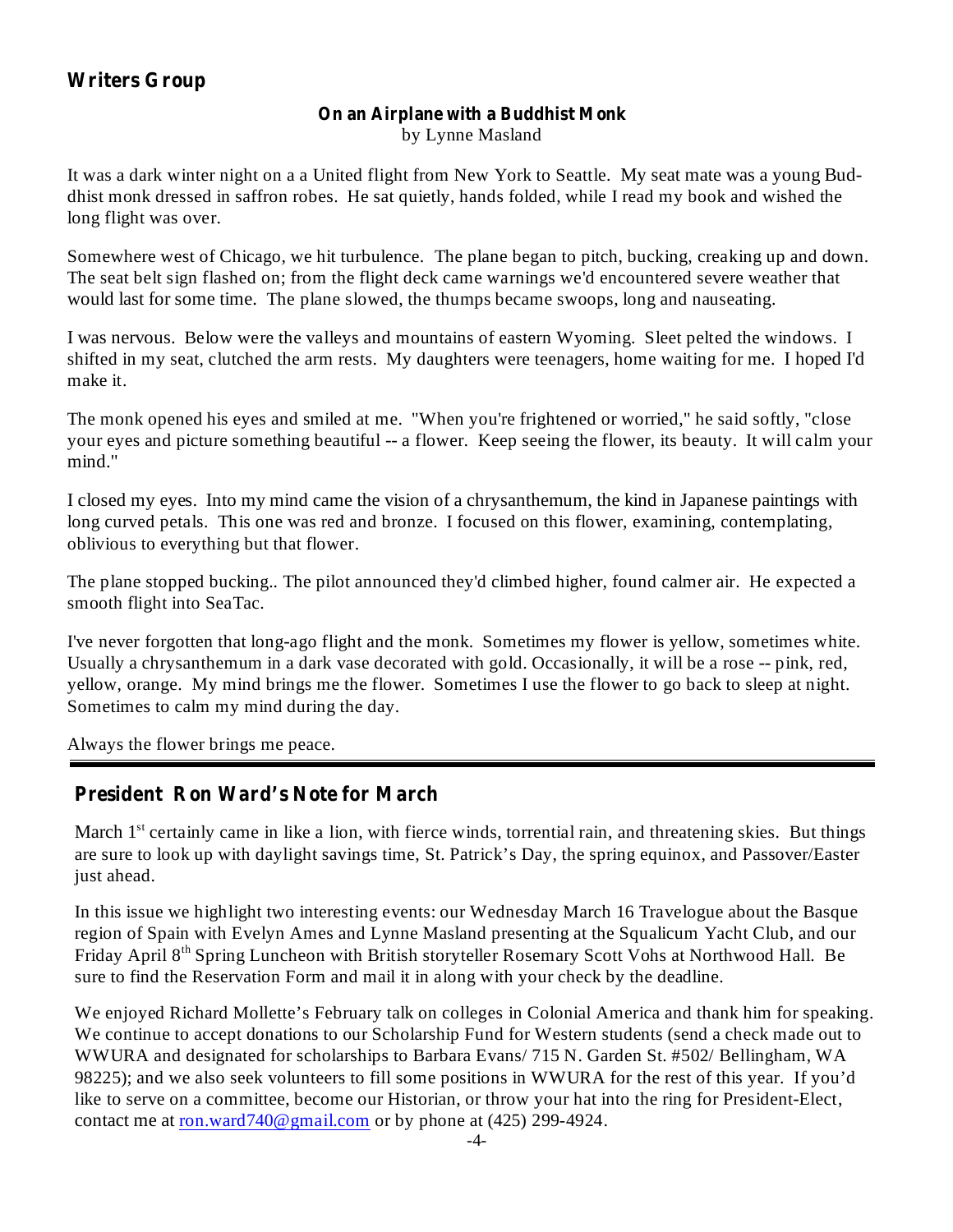# **Reservation Form WWURA Spring Luncheon 11:30 a.m., April 8, 2016 Northwood Hall, 3240 Northwest Avenue**

Name  $(s)$ 

Address or Phone Number

Amount Enclosed \_\_\_\_\_\_\_\_\_\_\_\_\_\_\_\_\_\_\_\_\_\_\_\_\_\_\_\_\_(\$15 members, \$18 for non-member)

# **Reservation Deadline is Monday April 4, 2016**

Make your check payable to WWURA and mail with this form to Chris Gerhold, 829 Racine, Belling**ham, WA, 98229.** Questions ? Call Chris at 733-9265.

Need a ride? Check here \_\_\_\_\_ Phone Number \_\_\_\_\_\_\_\_\_\_\_\_\_\_\_

## , by Jon Krakauer: a Review **Book Review <sup>M</sup> issoula: Rape and the Justice System in a College Town**

Jon Krakauer we know from previous bestsellers— **Into the Wild, Into Thin Air, Under the Banner of** Heaven, to name a few. This time he tackles a topic that is more complicated, more tangled, than the others. The result is a well-researched, uneven, shocking, and important book.

Krakauer's interest in the topic of acquaintance rape began when a friend revealed to him and his wife , years after the events, that she had been raped, first by a family friend and second by a family member. Her report of the ensuing years of confusion, self-doubt, and pain impelled Krakauer to try to understand. That lead him to Missoula, where he followed the stories of five young women who reported being raped by acquaintances, some of whom were members of the U. of Montana football team, the Grizzlies.

A series of stories about rape on campus had appeared in **The Missoulian**, the Missoula daily newspaper. The New York Times and The Wall Street Journal picked up the story, and Krakauer was drawn to Missoula to investigate. He interviewed everyone who would talk to him. The result is our book. Krakauer writes tellingly the story of each of the young women, from "the event itself" through all the twists and painful turns of reporting the event and filing charges, police interviews, coping with family and public reaction, trials, and in two cases university disciplinary hearings. His often excruciatingly clinical detail derives from his interviews and from the public records. He follows each young woman through the entire torturous process—including extensive re-creation of trials through the verdict, guilty or not guilty. Along the way, the US Department of Justice launched an investigation, with which the University and the Missoula police department co-operated fully and benefitted greatly. The Missoula County attorney's office refused its co-operation.

Let us not forget the Grizzlies. The U. of Montana is proud of its football team, which has an enthusiastic fan base in Missoula and throughout Montana. Because most of the accused were Grizzlies and one was a quarterback, the fan base was aroused. Public controversy was inflamed. Shockingly, the re-appointment of a member of the Board of Regents who had written critically of the actions of some Grizzlies was rejected by the Montana senate.

Krakauer places much of the blame for "the rape crisis in Missoula" on the county attorney's office. He quotes an investigator for the Department of Justice who "noted that the county attorney's office refused to prosecute some sexual-assault cases even when detectives provided prosecutors with a confession or an eyewitness." No wonder the young women went through hell.

Missoula will repay a read.

**- Bob McDonnell**